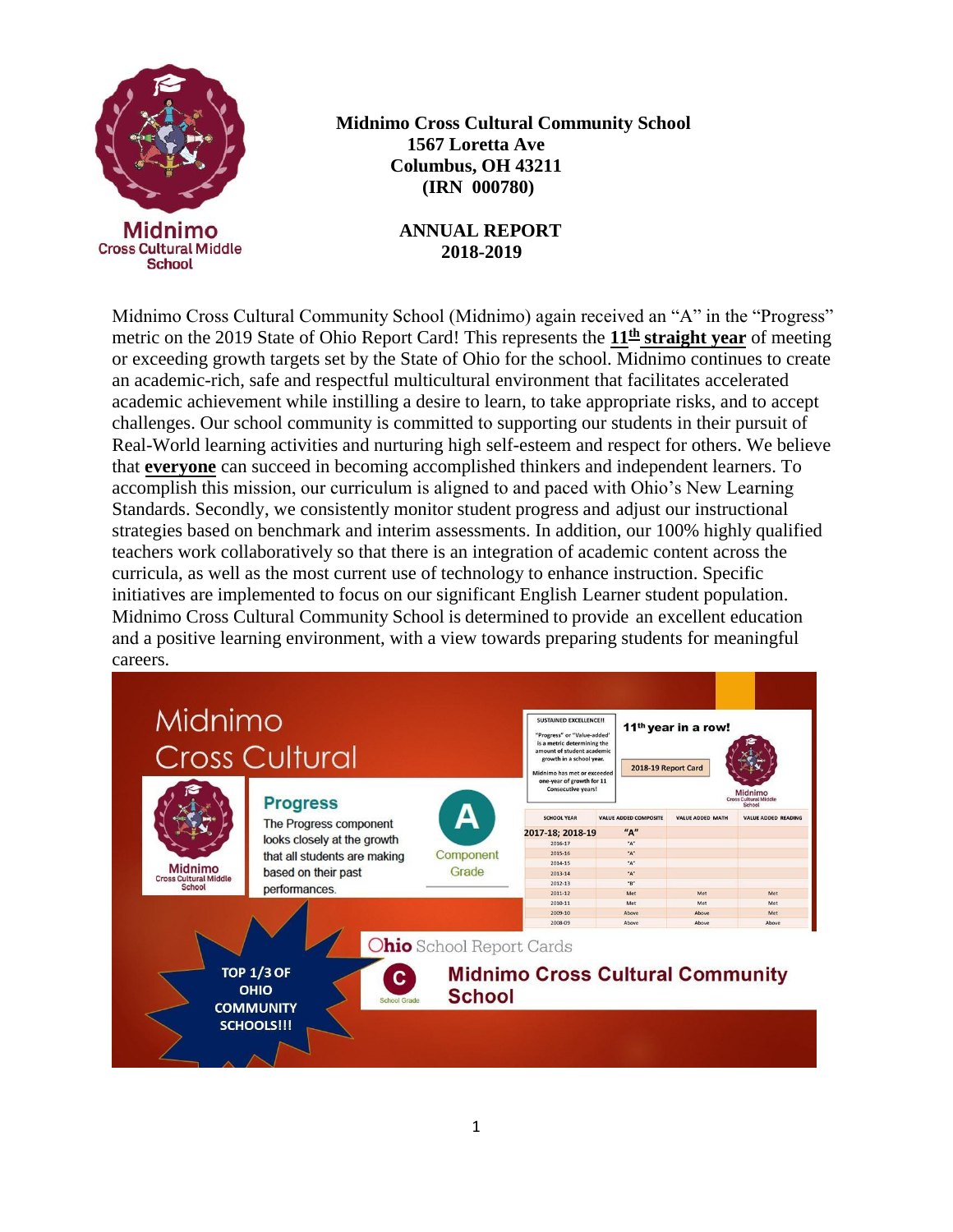**Vision: To prepare students academically, socially and morally for higher education and a brighter future.**

**Mission: To make a "World of Difference" through quality research and results based education, high academic and social standards, and a caring environment for our students.**

## **Demographic Data Enrollment**

**During the 2018-19 school years, Midnimo Cross-Cultural Community School had a total of 116 students.**

**Students enrolled in grades 6-8 as follows:**

**Grade 6th 42**

**Grade 7th 37**

**Grade 8th 37**

#### **Composition**

- **Black 96 %**
- **White NC**  $\frac{0}{6}$
- **Multiracial NC %**
- Hispanic <u>NC</u> %
- **English Learners 47 %**
- **Economically Disadvantaged 99 %**
- **Students with Disabilities 12 %**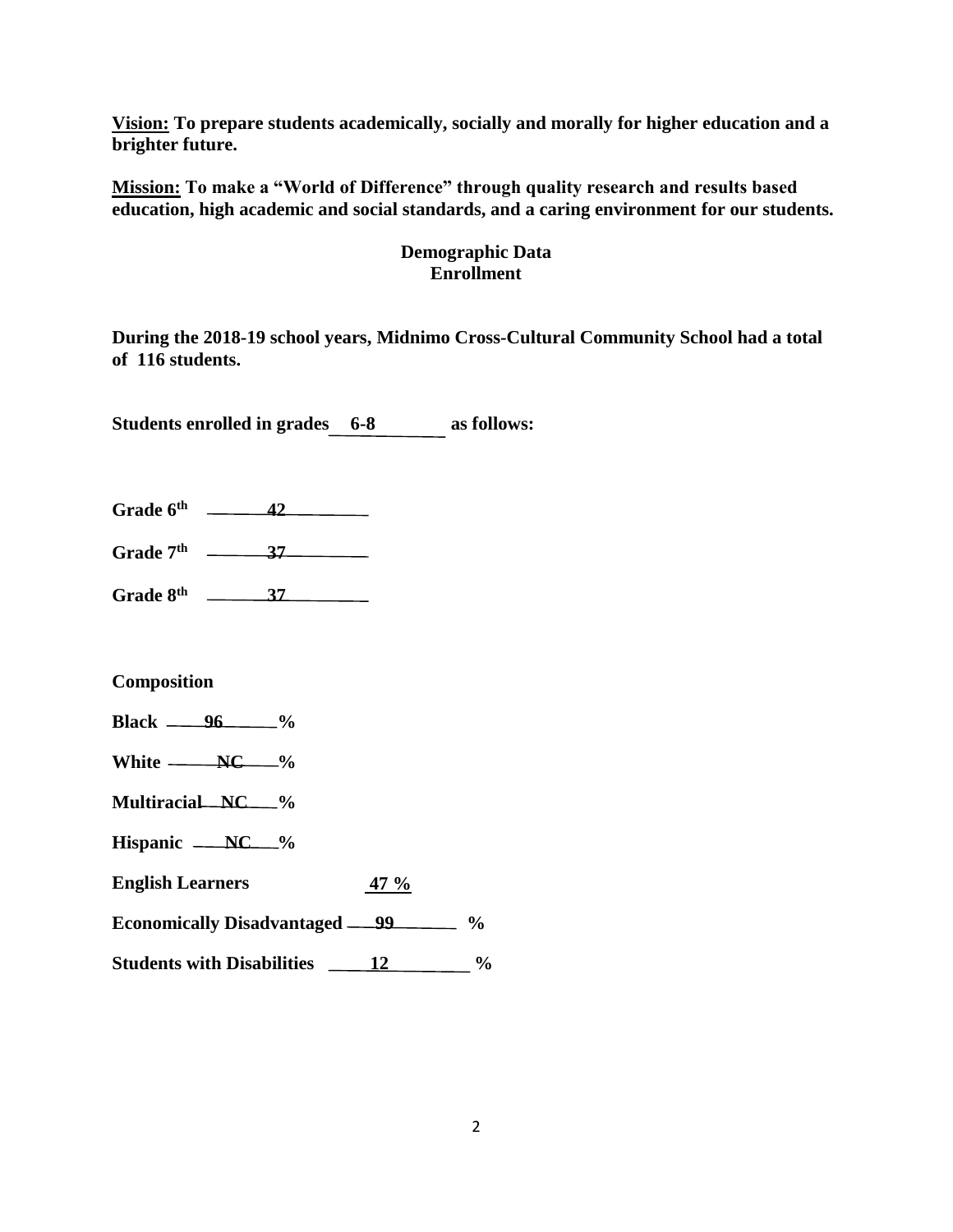#### **EDUCATIONAL PHILOSOPHY**

#### **Midnimo is committing to the following:**

- Providing a safe, caring and disciplined learning environment.
- Accepting no excuses for any child's failure to learn.
- Expecting and teaching all students to exhibit exemplary behavior.
- Emphasizing academic basics, especially in primary grades.
- Striving for high student achievement based on rigorous, meaningful standards measured frequently (daily).
- Utilizing evidence-based curricula and instructional techniques.
- Employing a mastery model of learning in all academic areas to promote skill development.
- Treating parents as customers.
- Freeing teachers from inefficiencies and equipping/coaching them to teach all students to high levels of academic success.
- Utilizing the latest advances in technology.
- Abide by the premise that no child is someone else's child.

The educational philosophy of the program states that every child can learn if taught appropriately.In other words, children who fail have been failed by the instruction to which they have been submitted. Equipped with a proven curriculum, school staff must follow successful instructional practices, evaluate each child each day, and as needed, alter ineffective teaching practices to meet the needs of every child. The school will emphasize basic skill development and mastery at every stage so as to make it most probable that skills will be applicable and generalizable beyond the immediate instructional setting.

### **Midnimo Financial Plan:**

| <b>Total Operating Revenues:</b>    | 9462,518  |
|-------------------------------------|-----------|
| <b>Total Expenditures:</b>          | 1,229,144 |
| <b>Total Non-operating Revenues</b> | 261,487   |
| <b>Beginning Cash Balance:</b>      | 19.314    |
| <b>Ending Cash Balance:</b>         | 21,175    |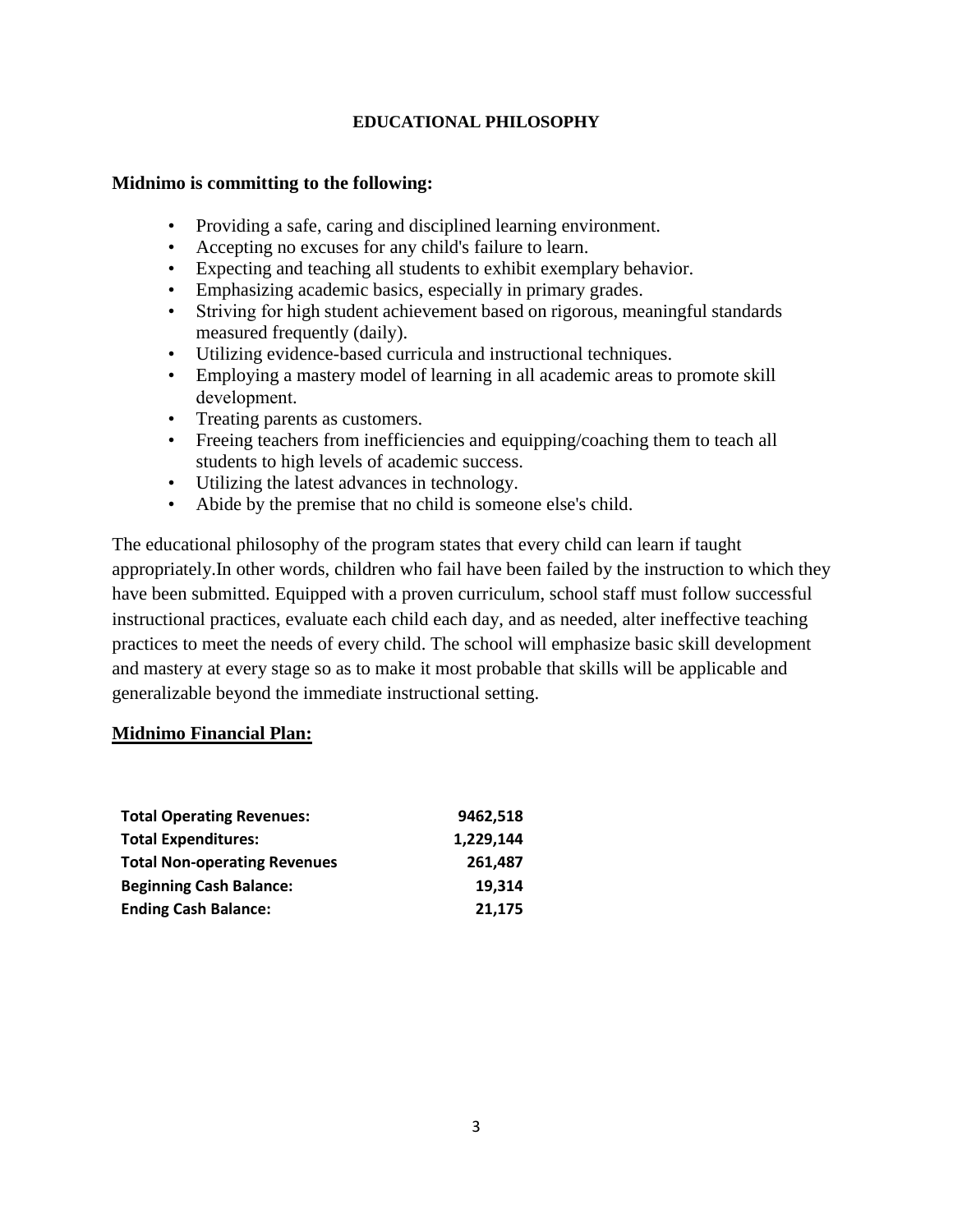**Academic Assessment and Accountability: Students are administered norm-referenced MAP assessments three time a year to assess academic growth. We are proud to report that strong sustained consistent growth was again evident in math and ELA (Figure below). This is corroborated by the school meeting or exceeding one year of academic gains on Value-Added (or Progress) metrics for each of the last 11 years!**

**= Expected academic gains for the respective grade cohort-Fall 2018 to Spring 2019 MAP testing**